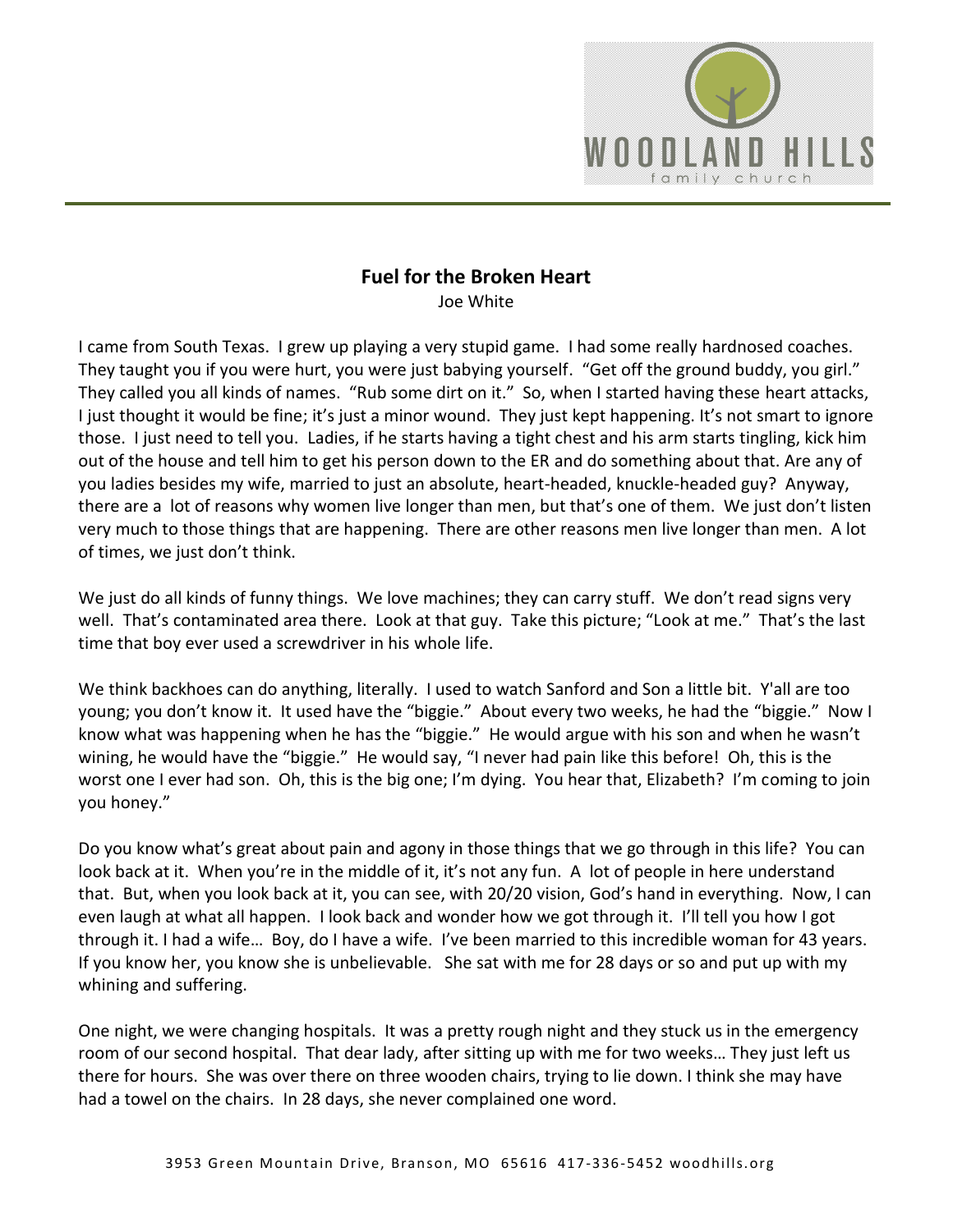Even better than her being there, the Holy Spirit was there in those long dark nights. For those of you who have had heart attacks and not just the kind where they open your chest, but the kind where your husband breaks your heart. The kind where you wife breaks your heart. The kind where your father broke your heart. The kind where your mother breaks your heart. The kind where your parents wound you. The kind where your children wound you.

I will tell you, from my most recent experience, that Psalms 139 is absolutely true every single day of your life. He says, "When I ascend to heaven, God, you're there." And we know that. When we're feeling great and our days are fantastic and the sun is up like it is today, he feels there. He says, "When I make my bed in Sheol, even there you are." He said, "When I take the wings of the dawn…" You wake up on a day like this and you take the wings of the dawn. He said, "You'll be there."

David also said, "When I dwell in the remotest part of the sea." Darker than any other scuba divers have ever been, where there is no oxygen and no light, it's just desperate and you can't even breath. Things are so hurtful either emotionally or physically or both. He said, "Even there, thy hand will lead me and thy right hand will lay hold of me. If I say surely the darkness will overwhelm me and the light around will be night - even the darkness is not dark to thee and the night is bright as day." Even in the darkness, I found my redeemer lives. Amen.

At age 88, my daddy would say "I'm glad to be anywhere" and I really am glad to be with you. It's been a crazy spring. Life is great isn't it, y'all? I know there is a lot of hurt in this church with funerals and divorces and disappointments and sadness and addictions and disappointing experiences. I know I'm not the only who has had heart surgery and I hope somehow that an old man can be a comfort to you this morning. It was comforting to me in those dark, lonely days just to hear the words of Jesus echoing in that little room that I was in. I kept hearing him say, "In this world, you'll have tribulation." John 16 says, "But in me you'll have peace." I kept thinking about that. He said, "Take courage because I will become the world."

Then to see his example. He's our Savior, our Lord, our Friend, our Creator, and he's our Dad. It's kind of dialing back to 1 Peter and that dear passage in the second chapter where it says, "We were called for this purpose to walk in his steps." It talks about the steps we get to walk in as we begin to get to carry a cross. One of the most comforting things to me when I felt like they were putting a hatchet in my chest night after night and my leg was on fire with all the stuff that had to do with removing arteries and veins... I just kept seeing that cross and knowing that whatever I was going through was just a fraction, just a tiny little fraction, just a sliver of what he went through on the cross. First Peter would say, "While being reviled, he did not revile in return, and while suffering, he uttered no threats." But, people who are suffering in this church, he said, "But he kept entrusting himself to the One who Judges righteously."

Suffering friends, I remembered that 40 years before, I heard someone say in one of our little camp church services, that faith (FAITH) was an acronym for Father All In Thy Hands. I kept thinking about that. And then, I saw him on Friday and those six long grueling hours where he was impeccable. The way he performed and the way he lived and the way he died, without flaw. He's up there on the cross and at first, he takes care of his mom. "John, take care of Mary." Can you imagine thinking like that when you've been shredded by the Roman whip and then nailed to a cross? "John, take care of mom."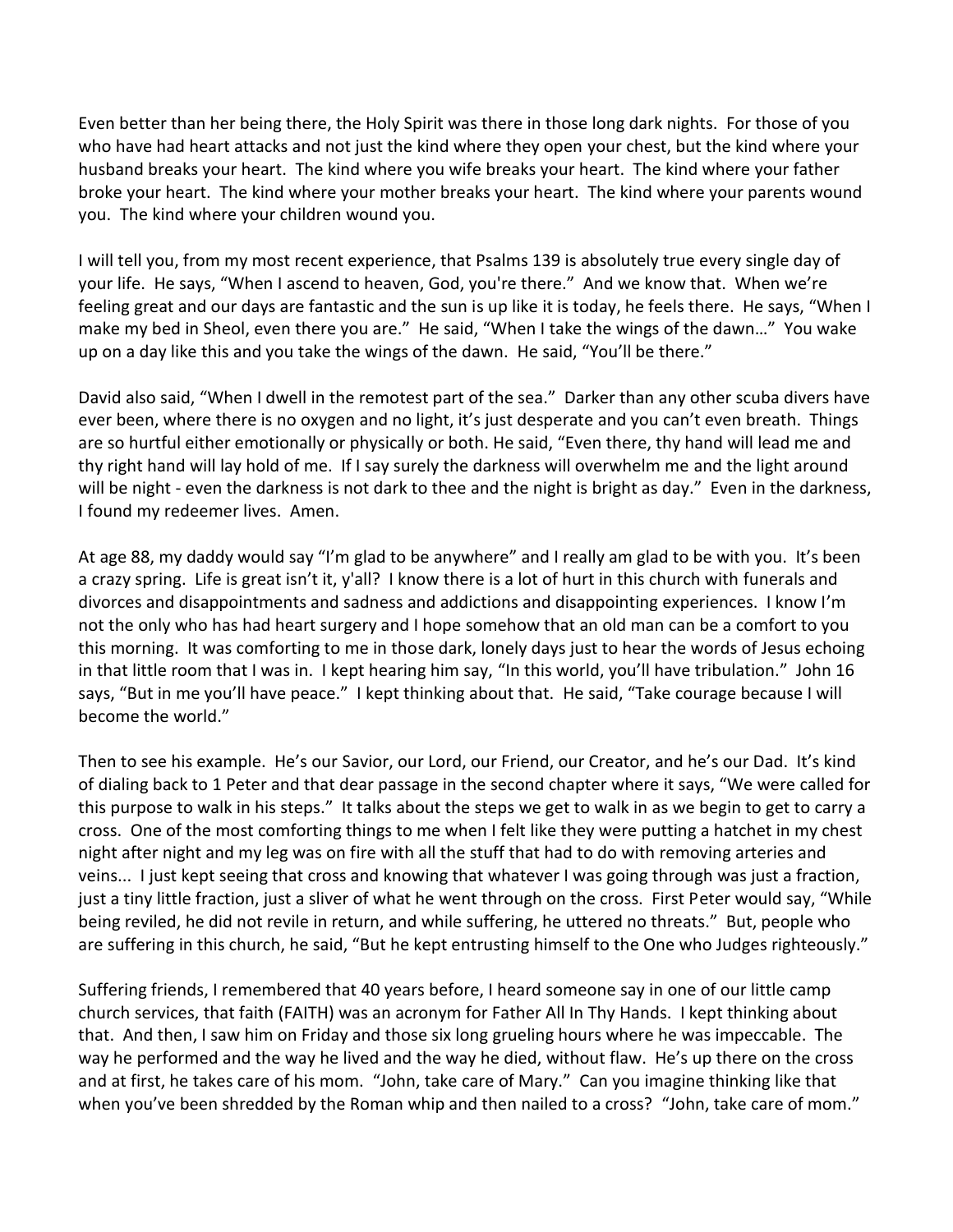The eye witnesses recalled that he would say, "Mom, take care of John. Y'all be together and take care of each other." Then he takes care of the thief on the cross next to him, the guy who had been pretty much worthless his whole life, probably a fatherless guy like me.

It was in this church this morning. Some guy was out there peddling himself in crime and literally dying in a pool of his own failure. Jesus looks over there and adopts him because he had one tiny sliver of faith. That's probably all that many of us bring this morning to this church – one little sliver of God's grace and faith in him.

Then, men and women, this hit me this winter. In fact, I've never really thought about it before, but it just hit me this winter. As a dad, He loved you with his whole heart. Don't dodge it anymore, folks. This church is not for a congregation; this church is for you. Jesus saved the world, but like the precious little single mom I watched drive her daughter over to Branson Elementary School one day… There was a dented bumper on her car and, bless her heart, she was taking her kids to school and then going to work and taking her kids to school and going to work. She is an unsung hero. There was a bumper sticker on her car that said *Jesus loves the whole world, but I'm his favorite*.

I know as a dad… When Debbie Jo brought little Jamie home from the hospital, I loved her with my whole heart. Everything in me was loving that little girl. And then Courtney came along and I started loving her with my whole heart. Parents, you know it's like your heart doubles. And then Brady comes along and I love Brady with my whole heart and still do. And then Cooper comes along and Debbie Jo looks at me and says, "It's your fault." And then she said "One more kid, one more wife." But I love Cooper with my whole heart. It just crash landed in my heart this winter that as a dad, if I can do that with just an earthly little heart, as pathetic as it is, imagine what God can do. I am positive with that thought in mind, if you're the only little girl on this whole planet, because I love each of mine with my whole heart, He would have died for you just like that because he loves you with his whole heart. You are Daddy's little girl, you fatherless ladies.

If women need that emotional touch, men need it just as bad or maybe even worse. He loves you with his whole heart. If he was impeccable on Friday, he was astonishing on Thursday night. On Thursday night, there were his 12 guys and then there was 11 when one guy betrays. There are 11 guys that he is everything to. They've left it all. And all the prophecies are coming to light in the One they have loved and followed. His virgin birth and his Bethlehem birth and all the things that he fulfilled. Then the prophecies become real with his crucifixion. I can just see them.

I was driving to church this morning visualizing as Isaiah comes crashing into their broken world. "And he'll be scourged and he'll be slaughter like a lamb." The proverbs of David where he'll be pierced… Now they are realizing their hero is going to be crucified according to Roman law. Can you imagine how they felt that night?

He knew. First, he washes their feet, then he comforts their fears, and then he gives them hope beyond the cross. My prayer this morning is that I will, by God's grace and with his spirit guiding me, be able to take you to that room and that the Holy Spirit will give you hope beyond your cross. Then he gives them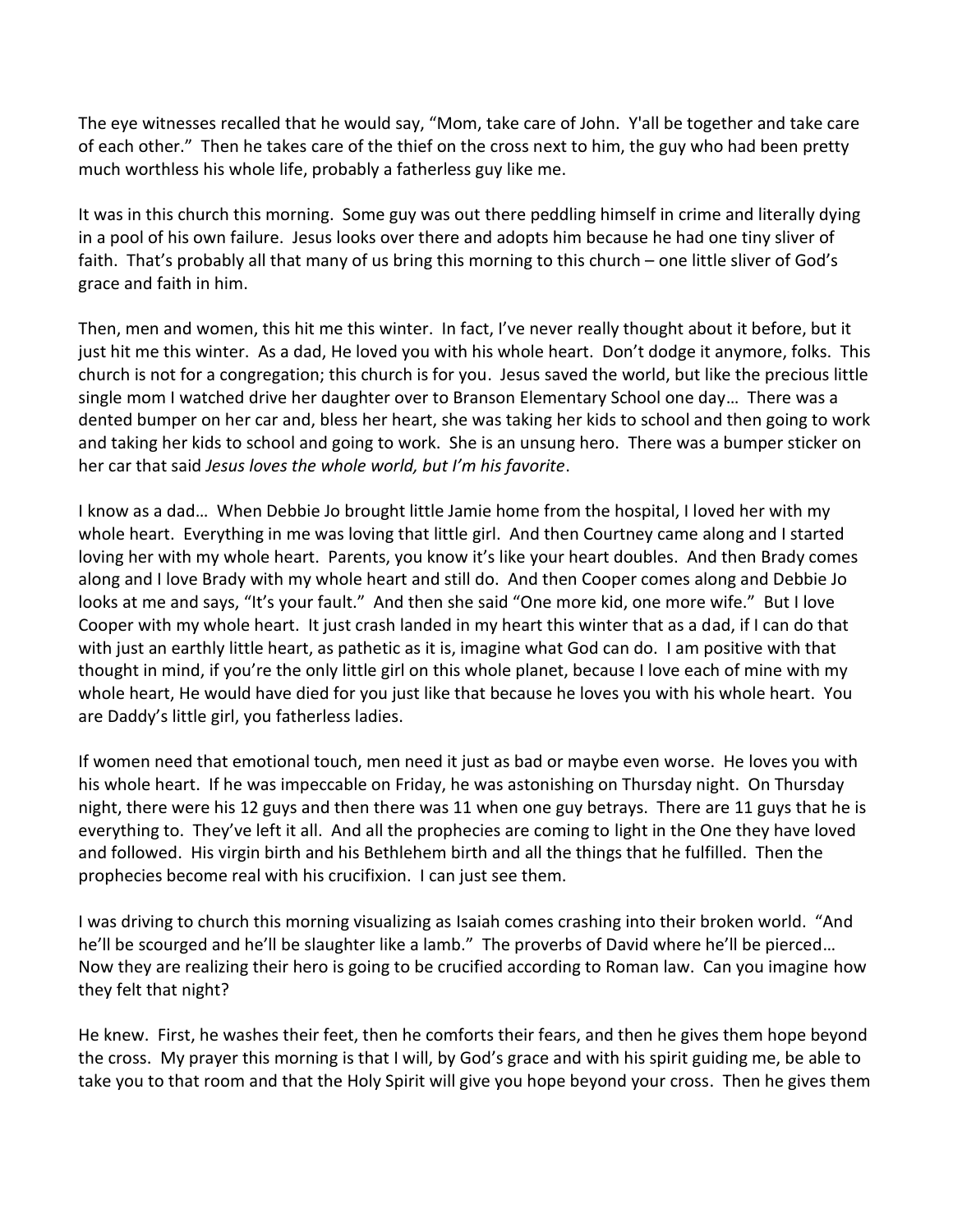courage for the battles that lie ahead because everybody in here, probably starting with the oldest of us, has crosses ahead of us, and I'm okay with that.

I've been on the brink of death a couple of times before, but I've never been over the edge. Well, I'll tell you I was over the edge and he was there. I want to take you to the upper room today. I want you to go up there with Jesus in the magic of your imagination and I want you to listen to his words. Let me pray for you.

Lord Jesus, there are a lot of crosses in this room this morning; a lot in our future and a lot in our past, but I thank you, Jesus, that you are sufficient. Jesus, I pray for the hurting heart this morning out there in this congregation and the wounds that have been covered up from past hurts and, yes, the wounds of the future. I pray that your words to your family of followers would come true in this sanctuary today. In the mighty name of Jesus, I pray… Amen.

So there he is, men and women, around that table. He has washed their feet and now he's beginning to speak courage into those guys' hearts. He says, "Fellas, I'm going to ask the Father and he's going to give you another helper." You have to understand that in the vernacular of that day, the word *another* means the exact duplicate copy of. He said, "I'm going to give you me. Not a different helper; I'm going to give you the same helper. The one who has been walking with you is going to walk in you." He said that the helper, the Holy Spirit, the Paraclete, the One who walks alongside, the One who speaks in the darkness of that hospital room, the One who speaks in the darkness of the courtroom, the One who speaks in the darkness of the mysterious is going to be with you forever. He said in that day when the Holy Spirit comes… He came to you the day you believe. Romans 8 is clear on that. The day you trusted Christ, the spirit of Christ came into your heart. He said, "And he'll be with your forever." He said, You'll be in me and I'll be in you and I'll be in your Father. In that day, you'll know that I am in the father and you in me and I in you."

I was thinking about that the other day. It's the most comforting understanding I believe in all of life. I believe it's the most meaningful understanding in all of life that the Holy Spirit, the spirit of Christ, the spirit of God, the Holy Ghost, whatever you want to call the third person of the Trinity, comes in you.

He says in Ephesians twice that he not only comes in you, but that he is sealed in you by the Holy Spirit. Don't ever question that he leaves you and comes back again and then leaves you. He did that in the Old Testament, but not in the New Testament. He comes in and he is sealed. "And that you'll be in me. I'll be in you and then you'll be in me. Then I'll be in the Father. You in me, me in you, and me in the father, sealed by the spirit of God." That is the gospel.

I don't over dramatize, but I just need to identify with some of you in here this morning. For 28 nights, God allowed me to stay awake. Sleep just wasn't a part of the experience and I'm thankful. That little dark room was like a sanctuary. Debbie Jo will tell you I didn't want any television, didn't want any music, didn't want any guests. It was just Jesus. Do you know what it got down to for me, men and women, was his Thursday night became my Thursday night. It got down to the Lord is my Shepherd, I shall not want. It got down to the simplest of the truths of the faith. And that was enough.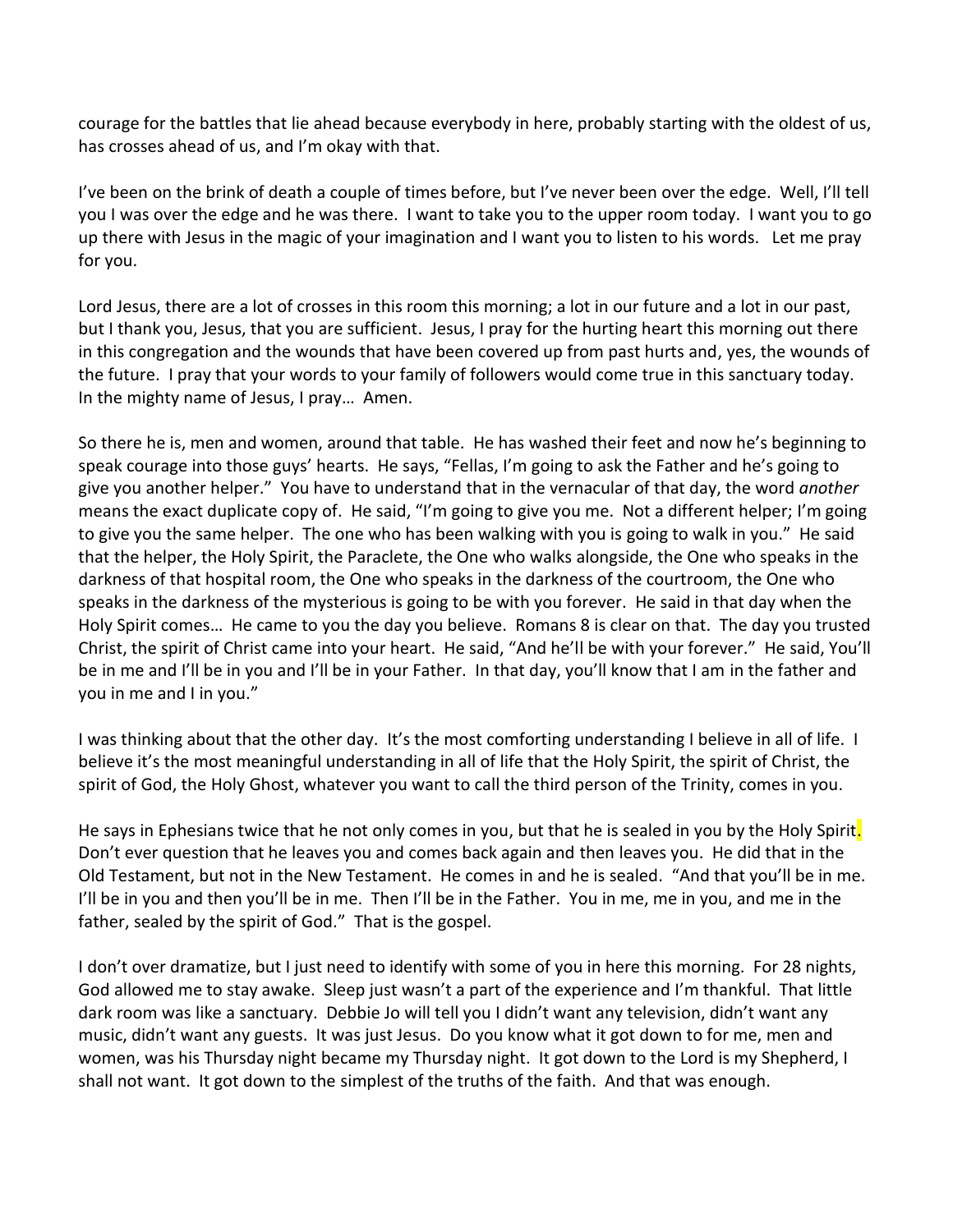There wasn't any big theology in that room. It was just the Lord is my Shepherd, I shall not want. He makes me lay down in green pastures.

I recalled the story that I first heard from Dr. Adrian Rogers, an old hero of mine years ago. Adrian told a story about a little gathering in Hollywood. There were seven or eight actors. One of them brought a guest. An unknown fella came in with him and they were sitting around the dinner table. They were each sharing famous lines that they had shared in movies where they had won Oscar awards. Then they got to the last of the actors and although he had also been famous and had lines, he just began to share the 23<sup>rd</sup> Psalm. "The Lord is my shepherd, I shall not want. He makes me lay down in green pastures and leads me beside still water."

It was a little uncomfortable at first and when he finished they clapped their little tea party hands a little bit. Then it came to the guest. He paused, closed his eyes, began to think deeply, and tears began to roll down his cheeks. "The Lord is my Shepherd, I want for nothing. He makes me lay down in green pastures." Well, they had just heard that a minute ago and it was a little uncomfortable, but he went on. "He leads me beside still waters. He restores my soul." He began to weep. "Yay, though I walk through the valley of the shadow of death, I will fear no evil for Jesus, you're with me." He finished the 23<sup>rd</sup> Psalm and there wasn't a sound, just silence in the room. Everybody got him.

His buddy looked at him and whispered in his ear, "You know, I knew the Psalms, but you know the Shepherd."

That happens in open-heart surgery, whether it's emotional today or whether it's physical. That's what happens. You know the Shepherd and that's enough, that's all you need.

Then Jesus says to the fellas in John 16. He said, "He's going to be your guide." He calls him the Spirit of Truth two or three times in John 14, 15, 16. He refers to the Holy Spirit as the Spirit of Truth. He said, "He will guide you into all truth" like a cave guide through a dark cavern, like a scuba diver in a dark coral reef, like a football coach guiding you through plays in a football game. He'll guide you into truth and there are a lot of reasons why he says that I believe. One of them I think he's going to say this morning. He knows, psychologically, as I know as a Christian counselor. With over 40 years of looking into men and women and students' hearts, I know that when there's pain, when there's hurt, when your mom wounds you or your dad wounds you or your spouse wounds you or your boss wounds you or your children wound you or your parent wound you, there's this cavity that is built, this void and the wound builds hurt in your heart.

Unfortunately, without the filling of the Holy Spirit in that void, mistakenly, the enemy begins to speak to you and you begin to fill the void with porn, you begin to fill that void with alcohol, you begin to fill that void with drugs, you begin to fill that void with elicit relationships or just hatred, trying to anesthetize the pain. He said he will guide you into truth and, men and women, I see it in crusades that I do over and over again. Some nights, with these students, by the hundreds, I watch the Holy Spirit fill that void and empty out all that junk.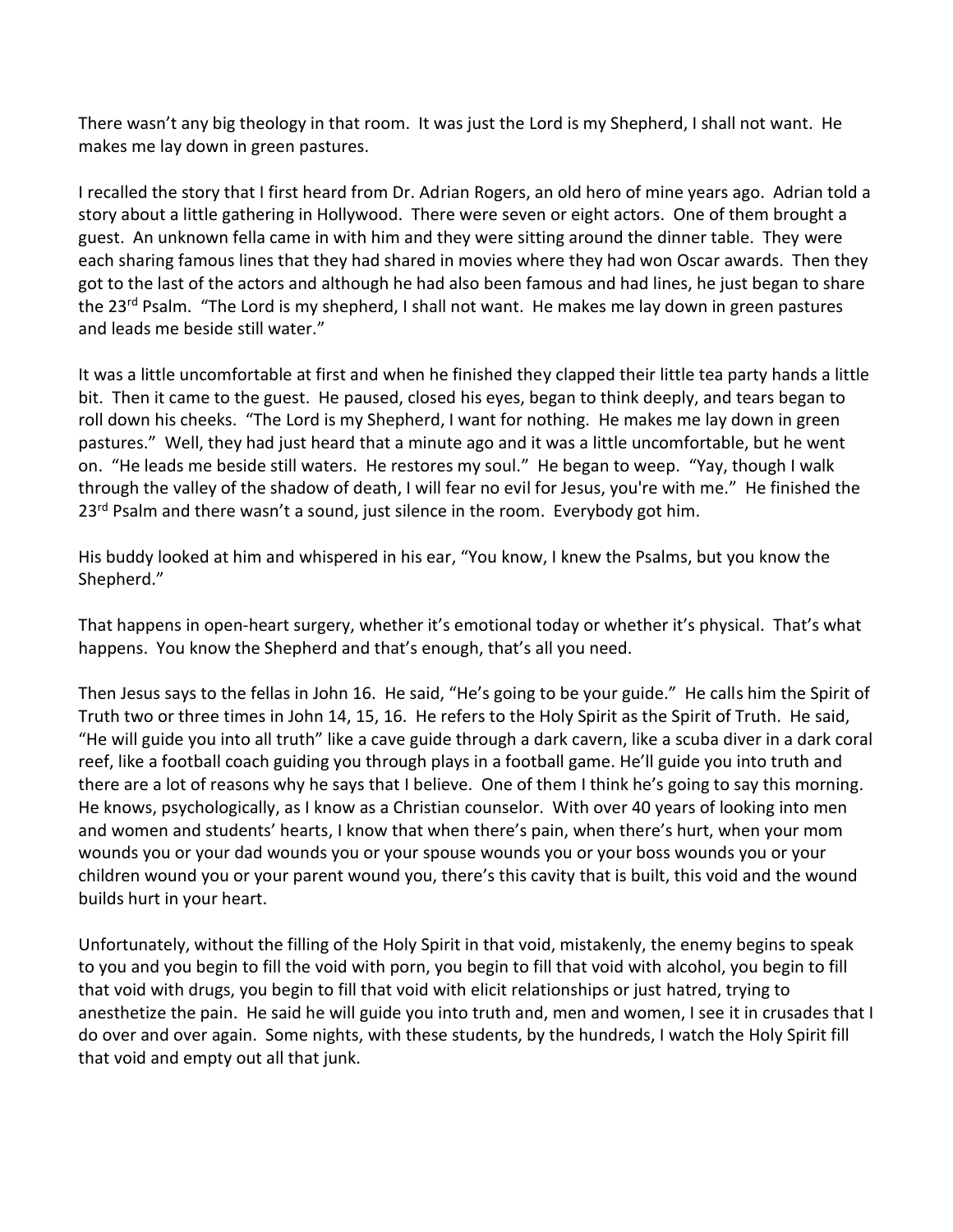I'll never forget one event. It was a college in the south and I encountered this young man at the cross. Then he wrote me this letter. I think it's appropriate to read it because porn is such a beast. It is probably fighting many men and probably many women in here today. It's the worst addiction I believe in all the addictions of drugs that there is. Listen to his words and maybe they'll be comforting to you today.

*Porn controlled me; I was numb. I had lost all my feelings*. That's what Satan does. He beats you down and then he just kicks you on the ground, doesn't he? *I hadn't cried for five years. Every night, I would wait until everyone was asleep and go to my bedroom for one more hit.* That's what sin does. *Porn controlled me all day long.* This kid was a fantastic, big, handsome athlete. He was actually a leader in his Christian group on the campus. He didn't look like somebody who was out there running with prostitutes. *I totally devalued all women. I couldn't have a friendship with a girl; it was all about sex. Hear me men, porn ruins your life. There is no normality. I even put a picture of myself on a website to attract more girls for sex. I look back at that and I'm so ashamed; it was disgusting. Then came the night of the cross.* I hope and I pray that this day becomes the day at the cross for many people in this church. *It was a night of delivery; it was a night of complete transformation. That's what the Holy Spirit does. There wasn't a paper in that huge room for me to write all my sins on. There weren't enough nails to pound all my sins to that cross. But, I finally saw the love of God. I saw God's grace. It all begins with God's grace. I realized I was forgiven and I said, "Lord, heal me." The Holy Spirit broke all my chains. Like the snap of my fingers, it was gone. I knew I was forgiven for all of it. That was two and a half years ago and I've never gone back.*

The Holy Spirit is not a temporary experience; he takes your life forever. He fills that void completely if you will let him.

I was counseling one of our female staff members. She was one of our summer staff members, not a year round staff member. She started struggling with alcohol and then she started binge drinking. Alcohol had become the viper that Proverbs talks about and it bit her. She began to binge drink and she couldn't shake it. She was a fantastic lady; one of the finest young ladies I've ever met, but as we began to counsel, it all came down to a wound. It was her mom. Her mom had wounded her. I don't know what had happened, but her heart had been seriously wounded by her mom, as many of us in here have experienced a mother wound or a father wound. It created the cavity, the void. She began to fill the void with alcohol, thinking it would somehow take the pain away.

Then, in our counseling, the Holy Spirit filled her. Her void was filled with Jesus and she forgave her mom. She put her sword back in the sheath. In fact, I handed her a sword and a sheath and she put the sword back in the sheath. She not only walked away from bitterness, but as the Holy Spirit filled that place, she put away her alcohol and now she lives in freedom. He said he would guide you in truth if you'll listen to him.

Not only that, Jesus said this in 2 Corinthians 1: 4. This may be my favorite. He gives you a backstage pass in the hearts of other people who are struggling with the same thing that happened to you.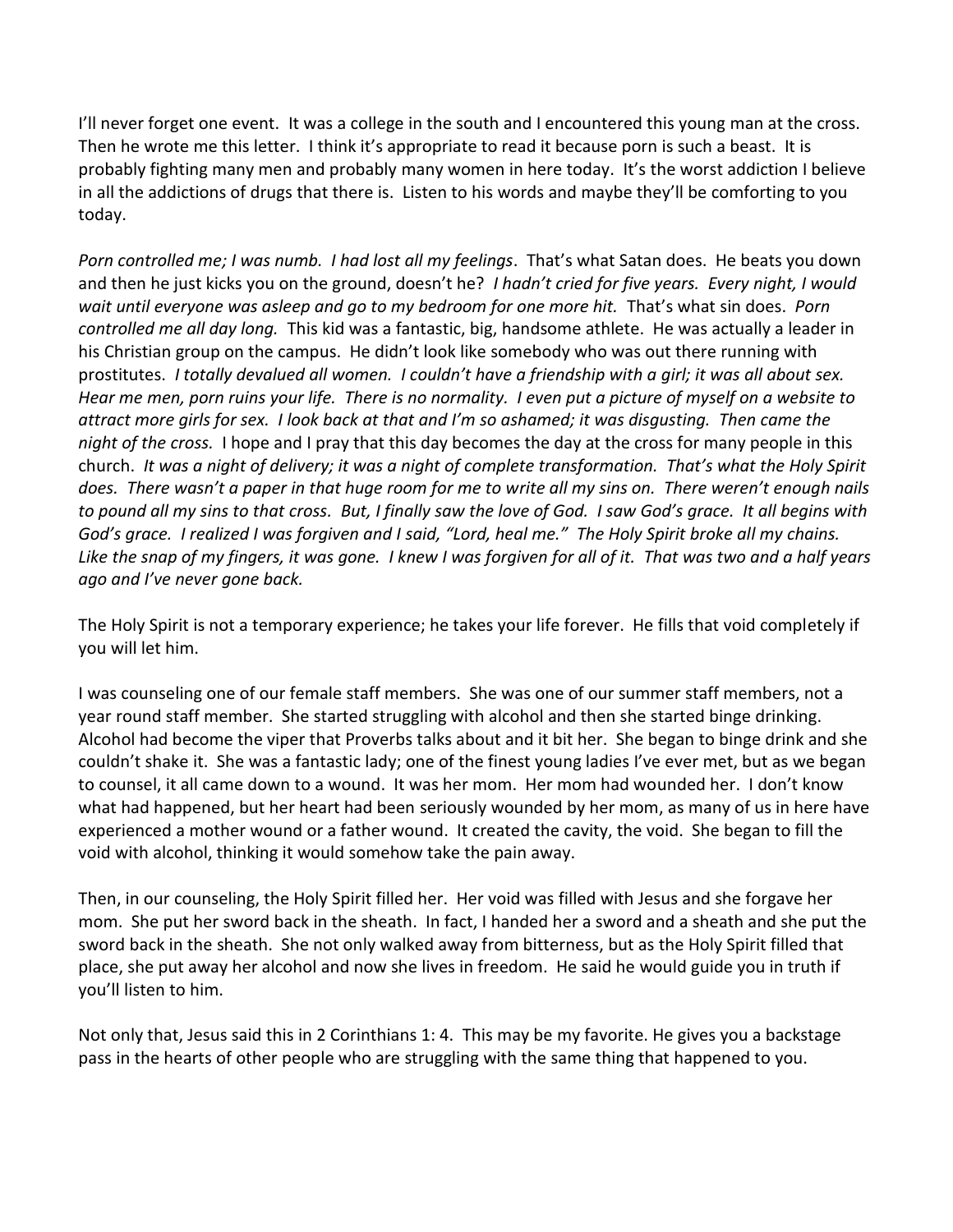I was sexually abused when I was six or eight (I don't remember my age) by a strange man. As I look back at it, I'm so thankful as girls come up to me after messages I'm giving in high school environments. They'll talk about their abuse and I can say I've been there and I understand that Jesus healed me and he can heal them completely. He will heal you. Understand that.

You get to go places with people. I get to go with people with cancer and now my heart. I get to go with people with broken hearts. It's worth it all just for that one thing. You get to understand and you get to minister to another person in the way the Holy Spirit has ministered to you.

I have a friend. I say a new friend. I met him in 2004 at a Promise Keepers down in Memphis. He was a firefighter from 9/11. His job was to walk in the rubble and find, prayerfully, survivors. Then it became just identifying the dead. His name is Tom. In the process of it, Tom fell and broke his back and his wrist and injured his lungs. He got lesions in the brain and went through this horrible aftermath. Then his son, Ben, got brain cancer. I met him in Memphis because he was at St. Jude's where Ben was being treated for his brain tumors. Then over the next two years, he watched his little boy die in his arm. He said to Ben, as he was suffering to death, "Ben, if you see Jesus, run to him, buddy."

I said, "Tom, how do you do it. How do you survive all the lung surgeries, Ben's memories? How do you survive?"

He said, "God has given me a purpose. I get to meet with men that come back from Afghanistan going through post-traumatic stress syndrome. They'll meet with me because I've been there and I understand post-traumatic stress syndrome. I'm a pastor to the solider who returns from the Middle East."

Then Jesus says something really cool in John 16. He says to his followers and he says to you today, "He will glorify me." I think one of the most thrilling ministries of the Holy Spirit is I get to see it prayerfully in the mirror, but mostly in the lives of people like at this church. He makes you like Jesus. For a wife or a husband, for a parent or a student, I think that's the most encouraging thing in the world that over the years, the Holy Spirit's job, his ministry is to glorify Jesus. That means he makes you like Jesus.

For 43 years, I've watched my wife quietly, humbly, without any fanfare, become more like Jesus every day. I watched her for 28 days being like Jesus to me. As she pours herself in the word of God, day after day, he makes her more and more like Jesus. My children almost idolize their mom. Not because she's anything in the flesh, but because Jesus, all these years, has made her like himself. That's why this church is so special. I love our pastor. It's the best one I've ever been with. I love our worship leader and the band. Best ones I've ever been with in my life. And it's the people out front with "Hello there." The people in this church are so authentic. I walk through Critter Street and I see these people becoming more and more like Jesus as they serve our children and our grandchildren. They just look so much like Jesus. And they will be more so as the years go by.

Not only did he say he will make you more like Jesus, but Paul even gets the point. He says, "Thanks be to God for the indescribable gift." You can't even describe how joyful and how healing even in the darkest nights he is. That's why Paul exhorts us in Ephesians 5: 18 to be filled with the spirit.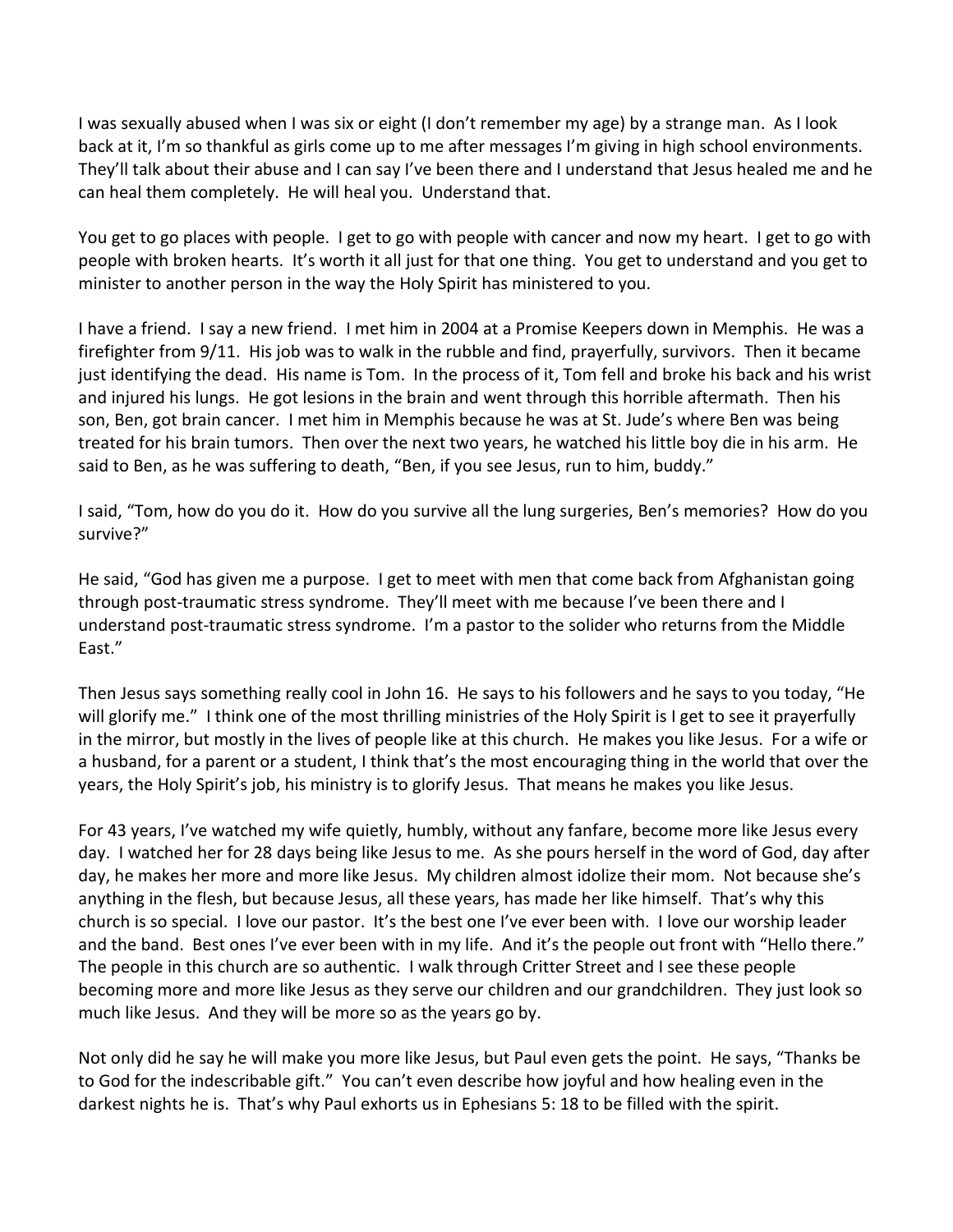I was thinking last night… Excuse me for the sidetrack. One time, I hired this backhoe operator back in the early 70s. We were pinching pennies, trying to build a camp. I hired this backhoe operator and I had a lot of jobs for him to do. I was in a hurry because I knew it was costing me a lot of money. He was this dear hillbilly man. He had a red beard and chewed tobacco all day long. He was just a fantastic local guy. I just love our local folks around here. Finally, at the end of the day, I had forgotten to ask how much he charges. I looked up there at him and I was just a young camp director, naive as all get out. I said, "How much do you charge?"

He spits the tobacco, it drains down over his beard, and he says, "All I can get."

Why wouldn't you want to be filled with the Holy Spirit? In Ephesians 5: 18, Paul says get all you can get. He comes in person. He's there. He doesn't come in parts; he comes in person. As you empty yourself of you… Romans 8 says you if walk in the flesh, you die, but if you walk in the spirit, you live. If you walk in the flesh, you can't please God. If you walk in the spirit, you live to please God. Be filled with the spirit, Paul says. Men and women, don't let anybody tell you it's a one-time fantastic experience and then it's all over. The word filled is a present perfect tense of that verb in the Greek. It means, "Be ye continually filled." Being filled with the Spirit literally means to be controlled and empowered by the Spirit.

Bill Bright, one of my old heroes, a good friend for years that started Campus Crusades. He said, "You've got to walk in the Spirit and Spiritual breathing. Paul says in Galatians 5, "Walk in the spirit." Bill says if you exhale every time lust, every time bitterness, every time hatred… Scripture says when Satan is at the threshold of your mind, when you first recognize that old bitter thought, when you first recognize that revengeful idea, when you first recognize the need for a substance, he said. "Exhale right then, "Lord, forgive me." Then inhale "Lord, fill me." The first thing is "Lord, forgive me for that." Then "Lord, fill me with your Spirit." Lord forgive me. Lord, fill me.

Then, as you walk in the Spirit and not in the flesh, think what kind of a husband you can be. Is there anything better than that, men and women? Think what kind of a dad you'll be. Imagine what kind of a wife you'll be. As you release your husband from control and trying to manipulate, as you release your wife from trying to serve you all day long… To be yourself, to be Jesus' little girl because the Spirit fills you with everything that you need. And all those vices, idols, and crutches begin to fall from you like rain.

Can I close with you today by taking you on a imagination journey? Ride with me further than you've ever imagined riding. Go with me 104 light years to the Milky Way Galaxy. Go out there a long ways off. Yet, go closer that you ever imagined, even to the closeness of a roaring lion on a safari. This morning, go with me further. Go out 2.5 million light years away to the Andromeda Galaxy, beautiful as it is. Then, go closer even to the touch of the soft white fur of the lamb.

Then go out 11 million light years away to the Cigar Galaxy, beautiful as the Hubble has shown us that it is. Yet, go closer to a white dove flutter off your finger where you can feel the wind of its wings fluttering against your face. Yet, travel further with me 21 million light years away to the beautiful Pinwheel Galaxy. Yet, go closer, under 400 power under a compound microscope to see the human cell